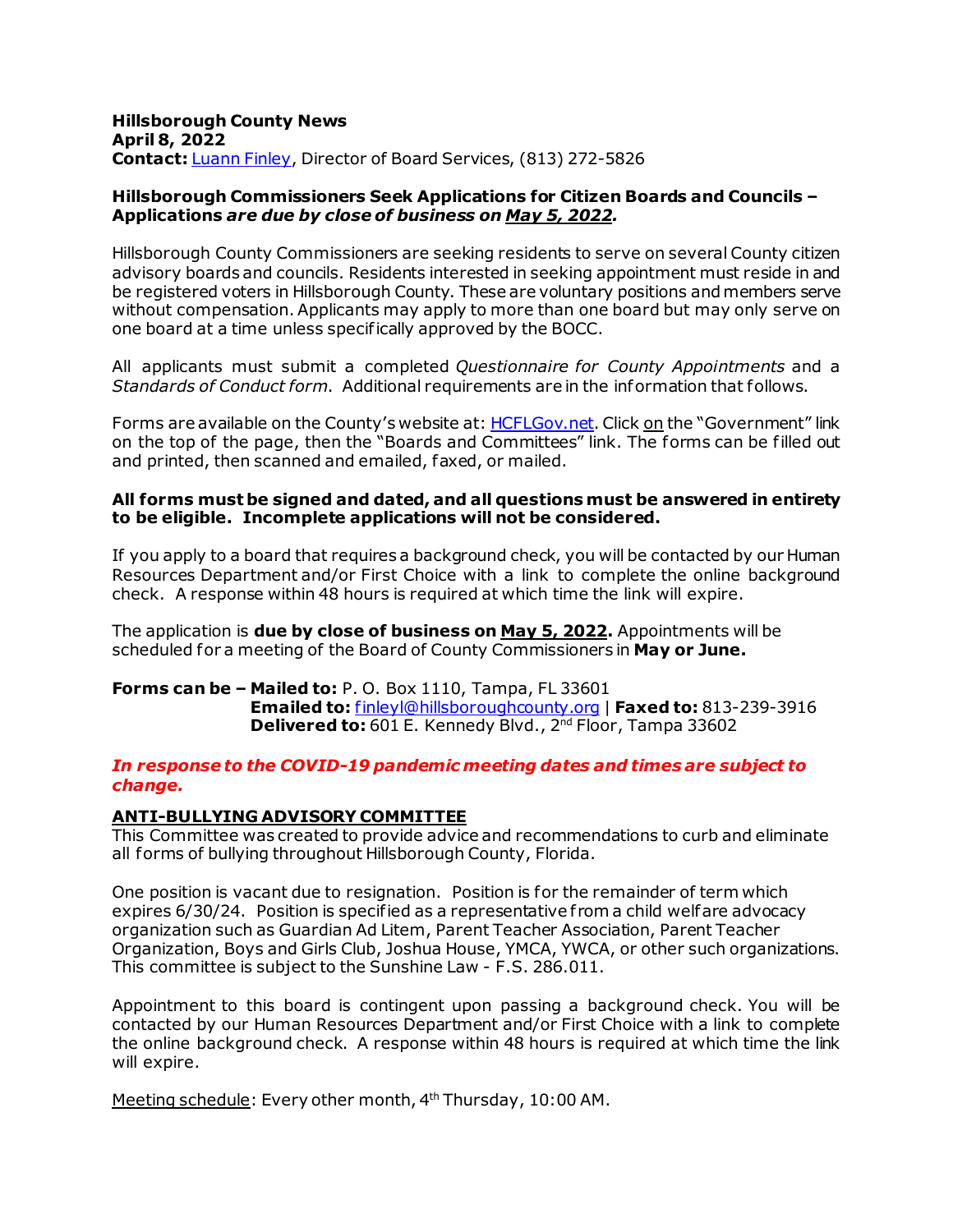## **BUILDING BOARD OF ADJUSTMENT, APPEALS AND EXAMINERS**

 comply with the Building Code. This Board confirms the competency and integrity of applicants applying for building certification in the County and takes disciplinary action against those contractors that fail to

 One position is vacant. Term is for four years. Position is specified as a building trades representative. This position requires someone who represents and has extensive knowledge and experience in the building trades such as concrete, masonry, steel, and wood framing.

Citizen appointed to this Board will be required to file an annual financial disclosure.

 Meeting schedule: Bi-monthly beginning January 2022. Date and time to be determined. Virtual and Robert W. Saunders, Sr., Public Library.

## **CAREERSOURCE TAMPA BAY**

This Board provides policy guidance and oversight for workforce development activities for CareerSource Florida Region 15 (Hillsborough County) in partnership with the Board of County Commissioners (BOCC), including activities under the Workforce Innovation and Opportunity Act (WIOA); development of an annual budget subject to the approval of the BOCC; developing, ratifying and submitting or amending the local workforce plan subject to the approval of the BOCC; establishing and adopting policy for governance, administration and operation of the CareerSource Tampa Bay (CSTB) Board of Directors; oversight of the CSTB budget, programs, administrative costs and performance outcomes; identifying and selecting providers of training services, intensive services, youth providers and One Stop Operators as necessary and applicable.

 13 terms will expire. Terms are for two years. Board Members may not serve for more than eight consecutive years, unless such member is a representative of a governmental entity.

 Consideration for appointment will be given to representatives f rom the following The membership of this board shall be comprised to represent the required composition and percentage of representation required by current workforce development legislation. categories:

 include with their application a letter of nomination f rom a local business organization or **Business:** Business sector nominees **must be located in Hillsborough County** and business trade association that they will represent. Business sector nominees must represent a minimum of 51% of the total Board.

**Workforce:** Workforce sector nominees shall be representatives of: 1) labor organizations nominated by a local labor federation; 2) a registered apprenticeship program; 3) community-based organizations that address the employment needs of individuals with barriers to employment or disabilities; 4) community-based organizations that serve veterans; 5) organizations that address employment, training or education needs of eligible youth.

 1) adult education and literacy training under Title II of WIOA; 2) institutions of higher **Education and Training:** Education and training sector nominees shall be representatives of entities administering education and training activities in Hillsborough County, including: education providing workforce investments activities; and 3) private education providers.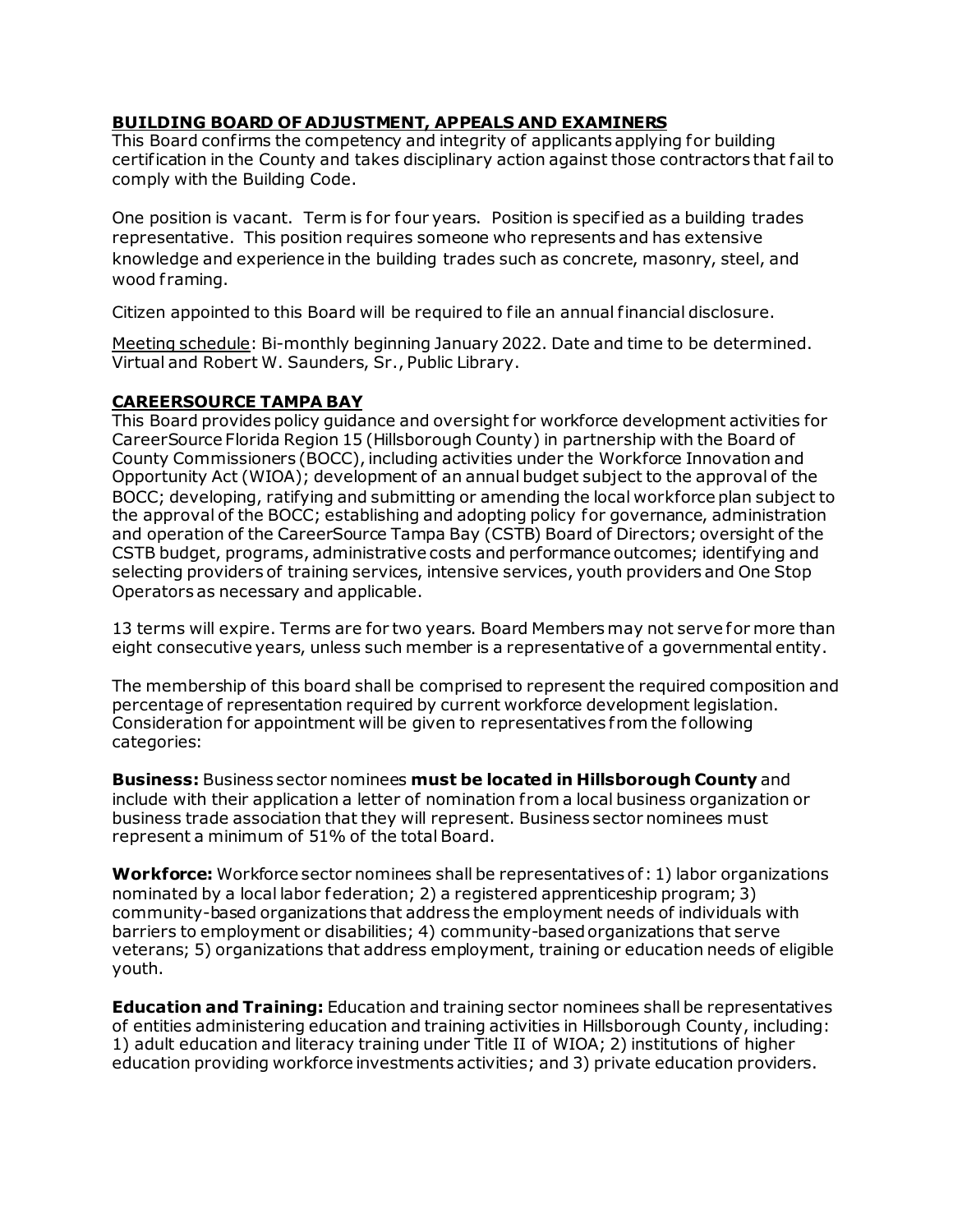reside in and be registered voters of Hillsborough County. However, the BOCC has the authority to waive its residency requirement that, notwithstanding residency status, all and Government, Economic/Community Development entities categories. The BOCC has established a general residency requirement that members of this Board shall citizens may apply. Waiver will be considered only for the Workforce, Education and Training,

Citizens appointed to this Board will be required to file an annual financial disclosure.

Meeting schedule: Quarterly, 3<sup>rd</sup> Thursday, 11:00 AM.

## **CHILD CARE LICENSING ADVISORY BOARD**

 The purpose of this Board is to provide advice to the Local Licensing Agency on Child Care Matters.

 Five positions are vacant. Terms are for three years. Positions are specified as: 1) an and 5) one parent who has a child enrolled in a child care facility in Hillsborough County. operator from a licensed public/private child care facility that works primarily with migrant children; 2) an operator f rom a licensed child care facility that serves at risk or special needs children 3) one parent from the public-at-large who has a child enrolled in a licensed family child care home; 4) the president or representative of a Child Care Provider's Association;

 Appointment to this board is contingent upon passing a background check. You will be the online background check. A response within 48 hours is required at which time the link contacted by our Human Resources Department and/or First Choice with a link to complete will expire.

Meeting schedule: Quarterly, 3rd Thursday, 1:30 PM.

#### **CHILD CARE LICENSING HEARING OFFICER**

 Hillsborough County Child Care Facilities Ordinance 19-5, an applicant for a license or a or an administrative fine has been imposed by the Of fice of Child Care Licensing. These Pursuant to the Hillsborough County Child Care Homes Licensing Ordinance 19-6, and the current licensee, under these ordinances, may request a hearing whenever an application for a license is denied, or whenever a license has been placed on probation, suspended, revoked, hearings are conducted by a hearing officer who makes findings and recommendations with respect to the matters considered at the hearing.

 Two positions are vacant. Terms are for three years. Hearing Of ficers must be members in good standing of the Florida Bar and may not be employees of the County Attorney's Office.

 contacted by our Human Resources Department and/or First Choice with a link to complete the online background check. A response within 48 hours is required at which time the link Appointment as a Hearing Of ficer is contingent upon passing a background check. You will be will expire.

Meeting schedule: When requested.

#### **CODE ENFORCEMENT BOARD**

 This Board has jurisdiction to hear violations of all codes and ordinances of Hillsborough County with most cases arising out of violations of the County's housing, building, zoning and sign codes and ordinances to maintain minimum health and safety standards.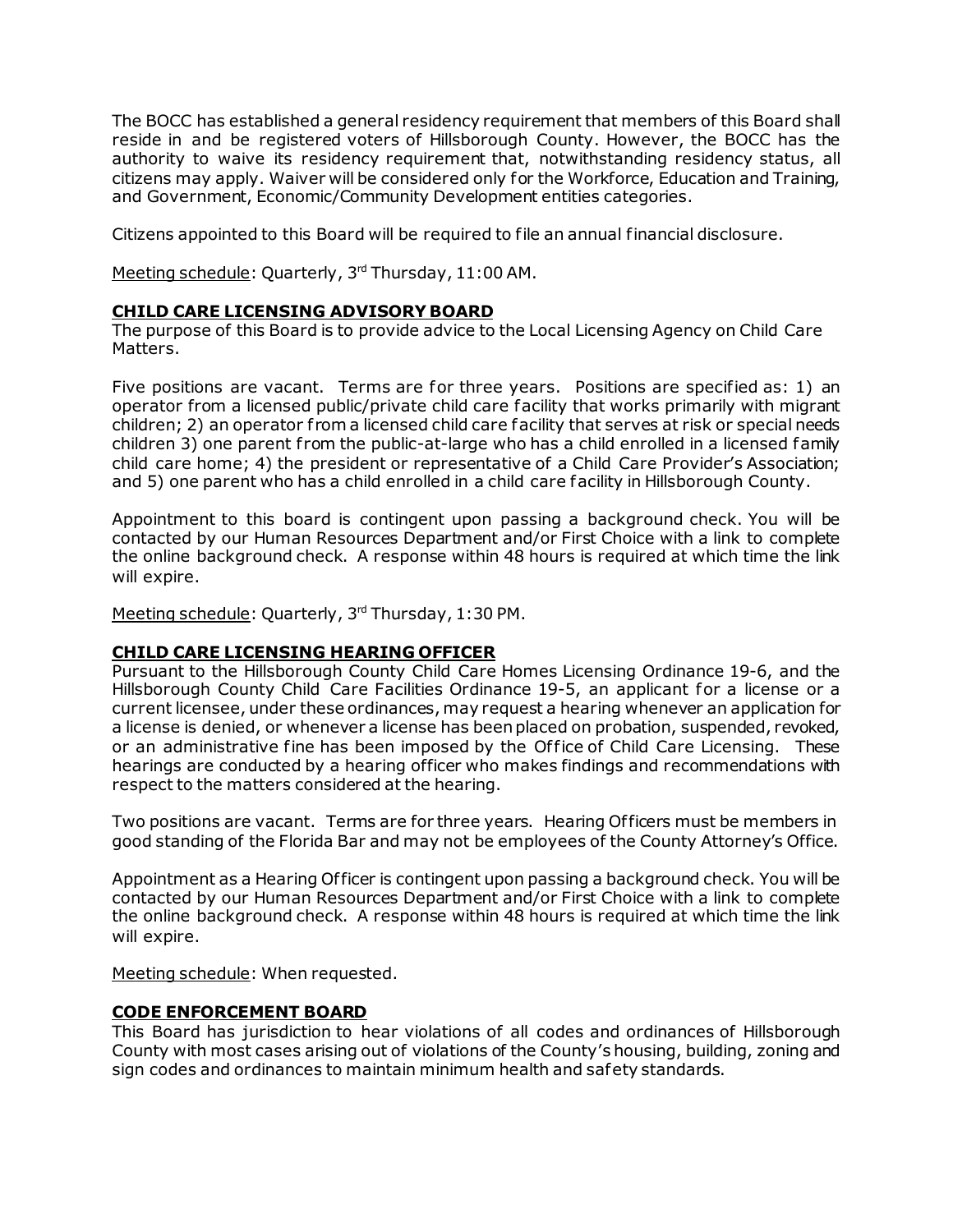expires 12/19/22. Alternate member term is for three years. After two consecutive terms, a member shall not be eligible for reappointment until one calendar year has elapsed from date of termination of the second term. Consideration for appointment shall be given to representatives f rom the following fields: an architect; a businessperson; an engineer; a general contractor; a subcontractor; and a realtor. Two positions are vacant, one due to resignation. Member position is a partial term that

general contractor; a subcontractor; and a realtor.<br>Citizens appointed to this Board will be required to file an annual financial disclosure. Citizens appointed to this Board must reside in the unincorporated area of Hillsborough County.

Meeting schedule: Monthly, generally 3<sup>rd</sup> or 4<sup>th</sup> Friday, 9:00 AM.

# **COUNCIL ON AGING**

 The purpose of this Council is to advocate on behalf of older adults for the betterment of their well-being and to furnish input to the Department of Family and Aging Services – relating to the quality of life of older adults. Division of Aging Services, including the Board of County Commissioners, on matters

 Two positions are vacant. Terms are for three years. After three terms, a member may not be reappointed. Positions are specified as: 1) a faith-based community representative; and 2) a recipient of services for older adults.

 Appointment to this board is contingent upon passing a background check. You will be contacted by our Human Resources Department and/or First Choice with a link to complete the online background check. A response within 48 hours is required at which time the link will expire.

Meeting schedule: Quarterly, 2<sup>nd</sup> Tuesday, time to be determined.

# **COUNTY INTERNAL AUDIT COMMITTEE**

 (BOCC) and to the County Internal Auditor, on issues presented to the Audit Committee related to monitoring audit activities for the BOCC. The Audit Committee also serves as an BOCC or the County Internal Auditor. The Audit Committee shall be subject at-all-times to This Committee serves in an advisory capacity to the Board of County Commissioners intermediary between the BOCC and the County Internal Auditor upon request from the Florida's Government-in-the-Sunshine Law, codified in Florida Statutes 286.011.

 One position is vacant. Term is for two years. Members may not serve more than two full consecutive terms. Position is specified as an individual who is in possession of at least one professional certification/license, in good standing, in auditing or a related field. For Certified in Control Self-Assessment (CCSA). **Please provide a current resume.**  example: Certified Internal Auditor (CIA), Certified Public Accountant (CPA) actively licensed in Florida, Certified Fraud Examiner (CFE), Certified Information Systems Auditor (CISA), or

 Consideration for membership shall be given to nominees who possess the following attributes: the ability to encourage openness and transparency; the ability to ask relevant work cohesively with other Audit Committee members in fulfilling the Audit Committee's questions, evaluate the answer, and continue to probe for information until completely satisfied with the answers provided; the ability to work with the County Internal Auditor and purpose.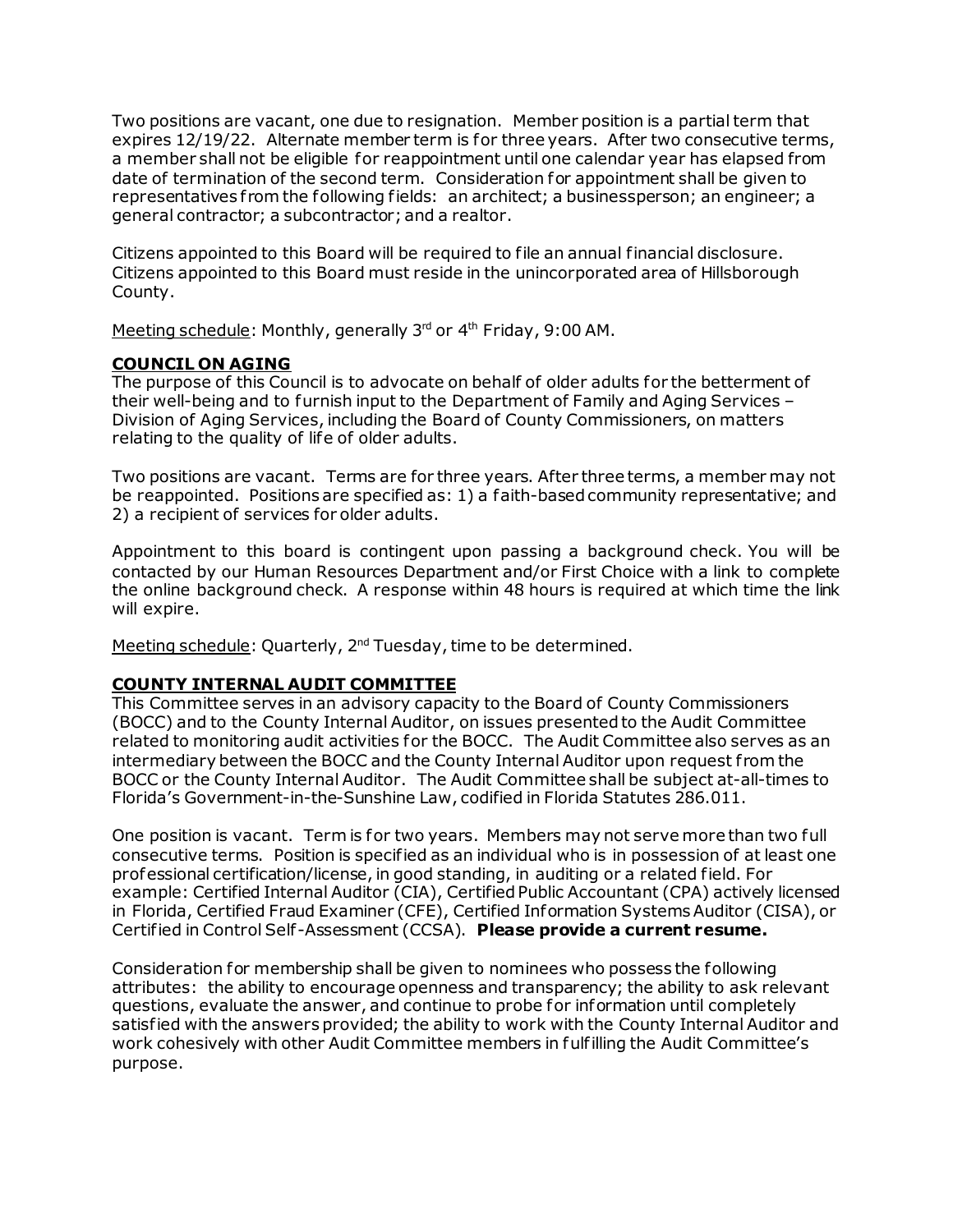impartial, unbiased attitude and no conflicts of interest. Any applicant or Audit Committee Internal Auditor, and Committee Chair. The nature of the disclosure will depend upon the business practices. Members shall not have any direct financial interest in County business and must have an member who has an independence or objectivity impairment in fact or in appearance, must promptly report the details to the County's Boards and Councils Coordinator, County impairment. Each member should have an understanding of good management and

Meeting schedule: Quarterly. Date and time to be determined.

# **CROSS CONNECTION AND BACKFLOW CONTROL BOARD**

This Board assists the plumbing official, the water purveyor, and the health officer in the enforcement of Hillsborough County regulations, hears citizen complaints concerning the BOCC regarding changes to the regulations; and serves as an appeals board from any Ordinance and associated regulations, and when appropriate, makes recommendations to the decision, ruling, or determination of the inspectionagency involved in the enforcement of the Ordinance and associated regulations.

 Hillsborough County Commissioners are seeking to add two representatives to this board. Terms are for four years. Positions are specified as: 1) a representative of the Irrigation Industry who is a licensed irrigation contractor in good standing with and registered in fire protection contractor in good standing with and registered in Hillsborough County. Hillsborough County; and 2) a representative of the Fire Protection Industry who is a licensed

 Both members shall be or shall employ a Certified Backflow Tester who is registered with Hillsborough County.

Meeting schedule: Quarterly, 2<sup>nd</sup> Monday, 1:00 PM.

## **CULTURAL ASSETS COMMISSION**

 Assets Program, to serve as a vetting body to consider merits of proposals, to provide recommendations as to periodic funding and grant awards consistent with solicitation The purpose of this Commission is to provide guidance in the administration of the Cultural processes, and to provide further advice regarding enhancements to the Program to meet the primary objectives set forth by the BOCC.

 unique culture and seeking to celebrate its diverse personality is widely recognized as an The Cultural Assets Program is designed to strengthen and promote cultural assets throughout Hillsborough County that encourage placemaking and community-building outcomes aligned with the County's uniqueness, personality and character. A quality community celebrating its integral part of an overarching economic development strategy, attracting talented workforce, business capital, and of course growing job opportunities.

 One position is vacant. Six terms are expiring. Term is for three years. Positions are specified as: Three representatives of a community-based philanthropic organization and/or private foundation; and Four representatives possessing one or more of the following skill sets: cultural-based organizations and program delivery, event production, corporate giving, natural and recreational assets, fine arts, local history, creative industries, culinary assets, place-making, tourism, marketing, and economic development.

Meeting schedule: Quarterly. Date and time to be determined.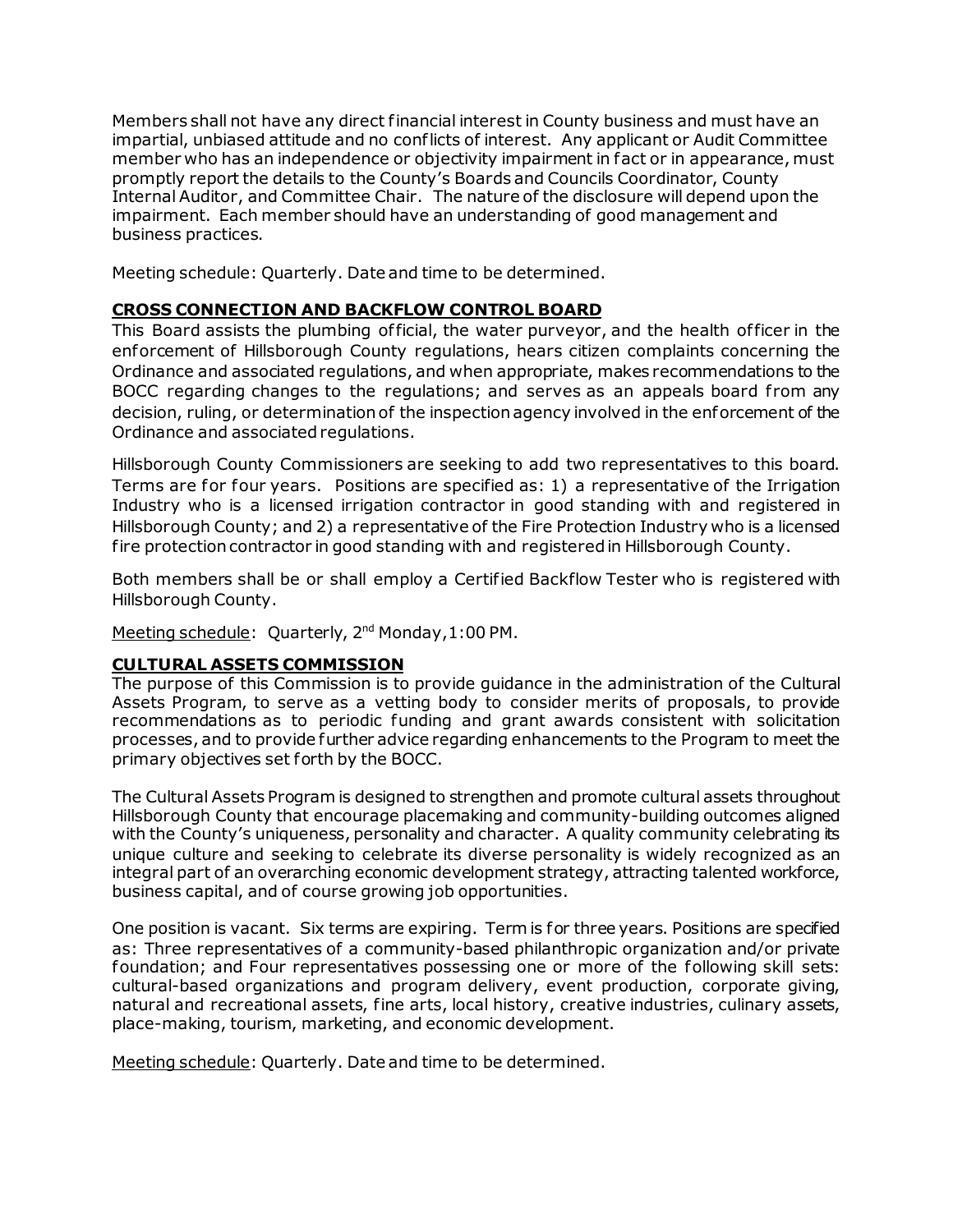## **ELECTRICAL BOARD OF ADJUSTMENT, APPEALS AND EXAMINERS**

 This Board confirms the competency and integrity of applicants applying for electrical certification in the County and takes disciplinary action against those contractors that fail to comply with the Electrical Code.

One position is vacant. Term is for two years. Position is specified as an alternate. Alternate members must be knowledgeable and experienced in the technical codes of this board.

Citizen appointed to this Board will be required to file an annual financial disclosure.

 Meeting schedule: Quarterly beginning February 2022. Date and time to be determined. Virtual and Robert W. Saunders, Sr., Public Library.

## **HEALTH CARE ADVISORY BOARD**

This Board improves accessibility and efficiency of care for medically poor residents of Hillsborough County through recommendations to the Board of County Commissioners for fund allocation, coordination, planning, and monitoring of health care delivery systems.

 One position is vacant. Three terms are expiring. Term is for four years. Positions are specified as: 1 & 2) a participant in the Hillsborough County Indigent Health Care Plan at the a community health care provider who is not a physician. time of appointment or any subsequent reappointment; 3) an at-large representative; and 4)

Meeting schedule: Monthly, 3rd Thursday, 3:00 PM.

## **HEALTH COUNCIL OF WEST CENTRAL FL, INC.**

 This Council works in collaboration with community-based organizations to identify, address, and resolve health care issues of local concern. The Council collects and analyzes health care data, prepares special reports and publications, and educates the community about special health issues.

 One position is vacant. Term is for two years. Position is specified as a health care purchaser – an individual or an authorized member of an organization or agency who is responsible for the purchase of health services for a group of 25 or more individuals either directly or through acquisition of health insurance coverage.

Meeting schedule: 2<sup>nd</sup> Thursday, every other month, 3:30 PM. This Council meets in rotating counties of the 5-county planning district.

#### **HISTORIC PRESERVATION CHALLENGE GRANT PROGRAM REVIEW COMMITTEE**

The purpose of this Committee is to promote historic preservation, heritage tourism, and related economic development within Hillsborough County (both incorporated and unincorporated areas.)

 One position is vacant. Terms are for two years. Members are to have experience in one or more of the following areas: historic preservation; architecture; heritage tourism; marketing and economic development; landscape architecture; or interior design. This committee must include residents from unincorporated Hillsborough County and at least one resident from the Cities of Plant City, Tampa, and Temple Terrace.

Meeting schedule: Meets annually in June. Date and time to be determined.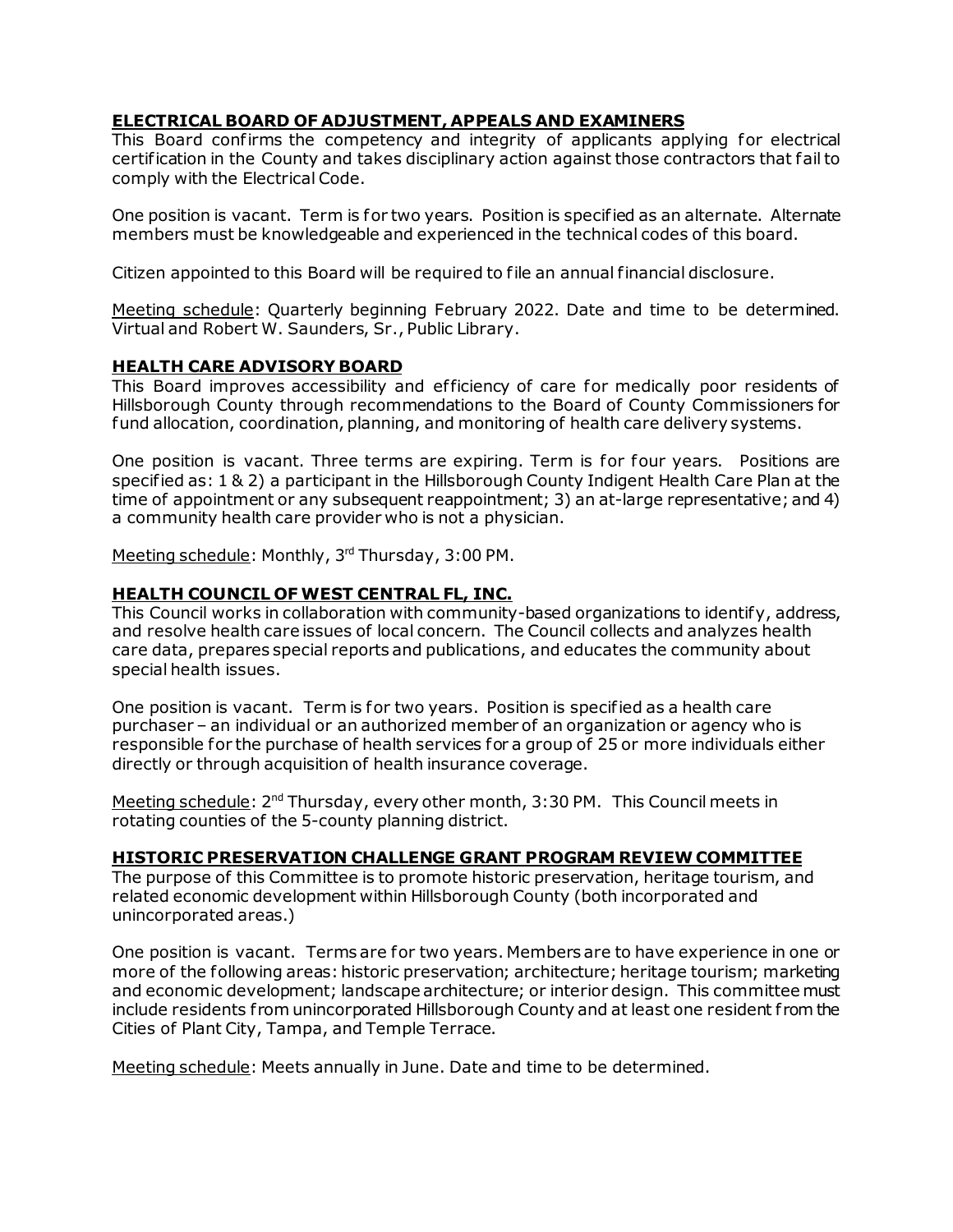**HISTORIC RESOURCES REVIEW BOARD** This Board serves as an architectural review board for the protection of historic resources in unincorporated Hillsborough County. It recommends archaeological and historical sites to the Board of County Commissioners for landmark designation and reviews alterations and new construction on landmark sites or districts.

 Three positions are vacant. One term will expire. Three terms are for three years. Alternate position is a partial term which expires 5/31/24. Positions are specified as: 1) an architect, licensed to practice in the state of Florida or an architectural historian; and 2) a lay person with demonstrated interest, competence, or knowledge in historic preservation; 3) an archaeologist or anthropologist; and 4) an alternate with demonstrated interest, competence, and knowledge in historic preservation.

 Citizens appointed to this Board must reside in the unincorporated area of Hillsborough County.

Meeting schedule: Monthly, 3rd Tuesday, 3:00 PM.

## **HISTORICAL ADVISORY COUNCIL**

 Terrace as well as organizations and other agencies who request assistance. It also This Council's primary mission is to support and facilitate a uniform historical marker program throughout the County, including the cities of Tampa, Plant City, and Temple provides the BOCC with support that complements the goals of historical preservation and education in Hillsborough County.

 One term is expiring. Term is for three years. No member shall serve for more than two full consecutive terms. More than one half of a term is deemed to be service for a full term. A member who has served two full consecutive terms shall be eligible for reappointment af ter at least three years of non-membership.

 appointments, due consideration shall be given to achieving a demographic balance among All members shall possess expertise in significant and relevant historical matters. In making the appointed.

Meeting schedule: Quarterly, 4:30 PM.

## **HOSPITAL AUTHORITY**

 This Authority monitors the lease entered into in 1997 with Florida Health Sciences Center, inability to pay are the primary obligations of the Authority Board. Inc., which permits FHSC to occupy the Authority's Davis Island property and transfers ownership and overall condition, indigent and charity care reports and MBE contract participation, and reviewing citizen grievances who feel they were denied care due to the

One term is expiring. Term is for four years.

Citizen appointed to this Board will be required to file an annual financial disclosure.

<u>Meeting schedule</u>: Quarterly, generally 4<sup>th</sup> Monday, 9:00 AM.

 **HUMAN RELATIONS BOARD** This Board encourages equality among all people by reviewing complaints filed under Hillsborough County's Human Rights Ordinance which promotes fair treatment and equal opportunity for people regardless of race, religion, color,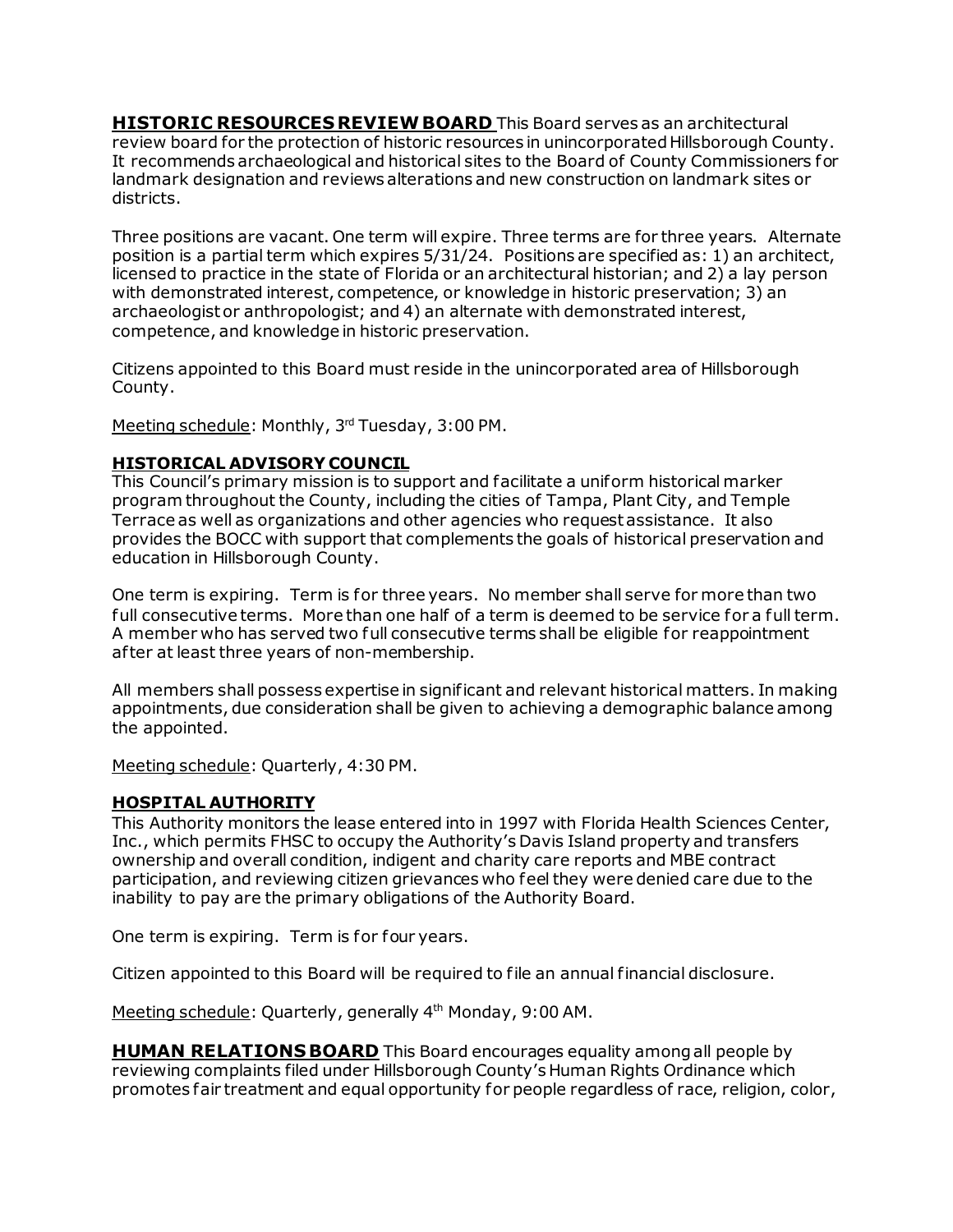sex, national origin, age, disability, marital status, sexual orientation, and gender identification or expression.

 Four positions are vacant. Terms are for three years. Members may not be appointed to serve more than two full consecutive terms. Consideration for membership shall be given to labor council. There shall always be on the Board, a person with a disability or a person representatives from the following fields: retail merchandising management, industrial management, real estate sales, property leasing, mortgage financing, law enforcement, and representing persons with disabilities.

Citizen appointed to this Board will be required to file an annual financial disclosure.

Meeting schedule: Monthly, 2<sup>nd</sup> Tuesday, Noon.

## **LAND USE APPEALS BOARD**

This Board hears appeals of decisions of the Land Use Hearing Of ficer on special use permits and variances from zoning regulations.

 Three positions are vacant. Terms are for three years. Two positions are members and one is an alternate member. Consideration for membership shall be given to representatives of the following: an attorney with at least five years of experience practicing in Hillsborough architect or architect registered to practice in the state of Florida; a business owner or operator in unincorporated Hillsborough County; a professional planner with not less than three years of experience in land use planning or zoning in Hillsborough County; a civil or environmental engineer registered to practice in the state of Florida; a member of a civic or neighborhood organization in unincorporated Hillsborough County; a developer active in development in Hillsborough County or a duly licensed general contractor (Class A) active in County who has been admitted to the Florida Bar for not less than five years; a landscape a business in Hillsborough County.

 Citizens appointed to this Board will be required to file an annual financial disclosure. Citizens appointed to this Board must reside in the unincorporated area of Hillsborough County.

Meeting schedule: Monthly,  $1<sup>st</sup>$  Friday, 1:30 PM, as needed.

#### **MECHANICAL BOARD OF ADJUSTMENT, APPEALS AND EXAMINERS**

 This Board confirms the competency and integrity of applicants applying for mechanical certification in the County and takes disciplinary action against those contractors that fail to comply with the Mechanical Code.

 Three positions are vacant. Member terms are four years. Alternate member terms are two and 3) an alternate, with knowledge and experience in the technical codes of this board. years. Positions are specified as: 1 a Class "A" HVAC contractor; 2) a sheet metal contractor;

and 3) an alternate, with knowledge and experience in the technical codes of this board.<br>Citizens appointed to this Board will be required to file an annual financial disclosure.

 Meeting schedule: Quarterly beginning February 2022. Date and time to be determined. Virtual and Robert W. Saunders, Sr., Public Library.

#### **PLUMBING & GAS BOARD OF ADJUSMENT, APPEALS AND EXAMINERS**

 by the Plumbing and Gas Code. The board members shall be appointed by the governing This Board governs the certification and/or compliance standards for plumbing and gas contractors doing work in Hillsborough County and enforces adherence to the standards set